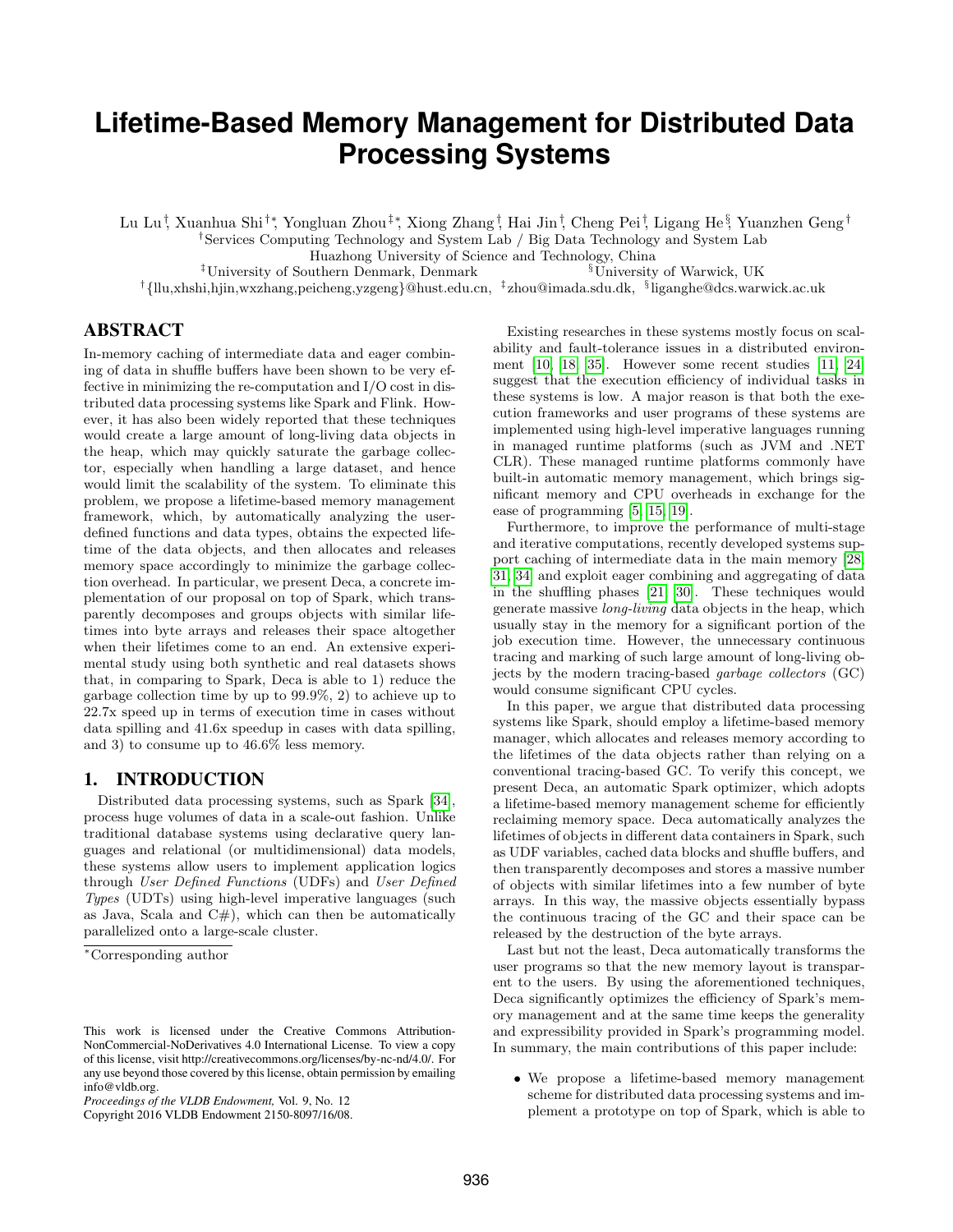minimize the GC overhead and eliminate the memory bloat problems in Spark.

- We design a method that changes the in-memory representation of the object graph of each data item by discarding all the reference values. The raw data of the fields of primitive types in the object graph will be compactly stored as a byte sequence.
- We propose techniques to group byte sequences of data items with the same lifetime into a few byte arrays, thereby simplifying space reclamation. Deca automatically validates the memory safety of data accessing based on analysis of memory usage of UDT objects.
- We conduct extensive evaluation on various Spark programs using both synthetic and real datasets. The experimental results demonstrate the superiority of our approach by comparing with existing methods.

## 2. OVERVIEW OF DECA

### 2.1 Java GC

In typical JVM implementations, a garbage collector attempts to reclaim memory occupied by objects that will no longer be used. A tracing GC traces objects which are reachable by a sequence of references from some root objects. The unreachable ones, which are called garbages, can be reclaimed. Oracle's Hotspot JVM implements three GC algorithms. The default Parallel Scavenge (PS) algorithm suspends the application and spawns several parallel GC threads to achieve high throughput. The other two algorithms, namely Concurrent Mark-Sweep (CMS) and Garbage-First (G1), attempt to reduce GC latency by spawning concurrent GC threads that run simultaneously with the application threads.

All the above collectors segregate objects into multiple generations according to their "ages". Based on the assumption that most objects would soon become garbages, a minor GC, which only attempts to reclaim garbages in the young generation, can be run to reclaim enough memory space. However, if there are too many old objects, then a full (or major) GC would be run to reclaim space occupied by the old objects. Usually, a full GC is much more expensive than a minor GC.

### 2.2 Motivating Example

A major concept of Spark is Resilient Distributed Dataset (RDD), which is a fault-tolerant dataset that can be processed in parallel by a set of UDF operations.

We use Logistic Regression (LR) as an example to motivate and illustrate the optimization techniques adopted in Deca. It is a classifier that attempts to find an optimal hyperplane that separates the data points in a multidimensional feature space into two sets. Figure [1](#page-1-0) shows the code of LR in Spark. The raw dataset is a text file with each line containing one data point. Hence the first UDF is a map function, which extracts the data points and stores them into a set of DenseVector objects (lines 12–16). An additional LabeledPoint object is created for each data point to package its feature vector and label value together.

To eliminate disk I/O for the subsequent iterative computation, LR uses the cache operation to cache the resulting LabeledPoint objects in the memory. For a large input dataset, this cache may contain a massive number of objects.

```
1 class DenseVector[V](val data: Array[V],<br>2 val offset: Int.
 2 val offset: Int,<br>3 val stride: Int,
  3 val stride: Int,<br>4 val length: Int)
 4 val length: Int) extends Vector[V] {<br>
\begin{bmatrix} 5 & \text{def this}(\text{data}: \text{Array}[V]) \end{bmatrix} =
 5 def this(data: Array[V]) = this(data, 0, 1, data.le
             this(data, 0, 1, data.length)
  7 ...
 \begin{matrix} 8 & 3 \\ 9 & 6 \end{matrix}class LabeledPoint(var label: Double.
10 var features: Vector[Double])
\begin{array}{c} 11 \\ 12 \end{array}12 val lines = sparkContext.textFile(inputPath)<br>13 val points = lines.map(line => {
13 val points = lines.map(line => {<br>14 val features = new Array[Double
          val features = new Array[Double](D)
15<br>1616 new LabeledPoint(new DenseVector(features), label)<br>17 }).cache()
17 }).cache()<br>18 var weight
\frac{18}{19} var weights =
          DenseVector.fill(D) {2 * rand.nextDouble - 1}
20 for (i \leq 1 to ITERATIONS) {<br>21 val gradient = points.map
21 val gradient = points.map { p =><br>22 p.features * (1 / (1 +
23 exp(-p.label * weights.dot(p.features))) -<br>24 1) * p.label
24 1) * p. label<br>
25 \text{}. reduce(_ + _)
26 weights - gradient<br>27 }
       \mathcal{F}
```
<span id="page-1-0"></span>Figure 1: Demo Spark program of Scala LR



<span id="page-1-1"></span>Figure 2: The LR cached RDD data layout

After generating a random separating plane (lines 18-19), it iteratively runs another map function and a reduce function to calculate a new gradient (lines 20–26). Here each call of this map function will create a new DenseVector object. These intermediate objects will not be used any more after executing the reduce function. Therefore, if the aforementioned cached data leaves little space in the memory, then GC will be frequently run to reclaim the space occupied by the intermediate objects and make space for newly generated ones. Note that, after running a number of minor GCs, JVM would run a full GC to reclaim spaces occupied by the old objects. However, such highly expensive full GCs would be nearly useless because most cached data objects should not be removed from the memory.

### 2.3 Life-time based Memory Management

We implement the prototype of Deca based on Spark. In Deca, objects are stored in three types of data containers: UDF variables, cached RDDs, and shuffle buffers. In each data container, Deca allocates a number of fixed-sized byte arrays. By using the points-to analysis [\[20\]](#page-11-13), we map the UDT objects with their appropriate containers. UDT ob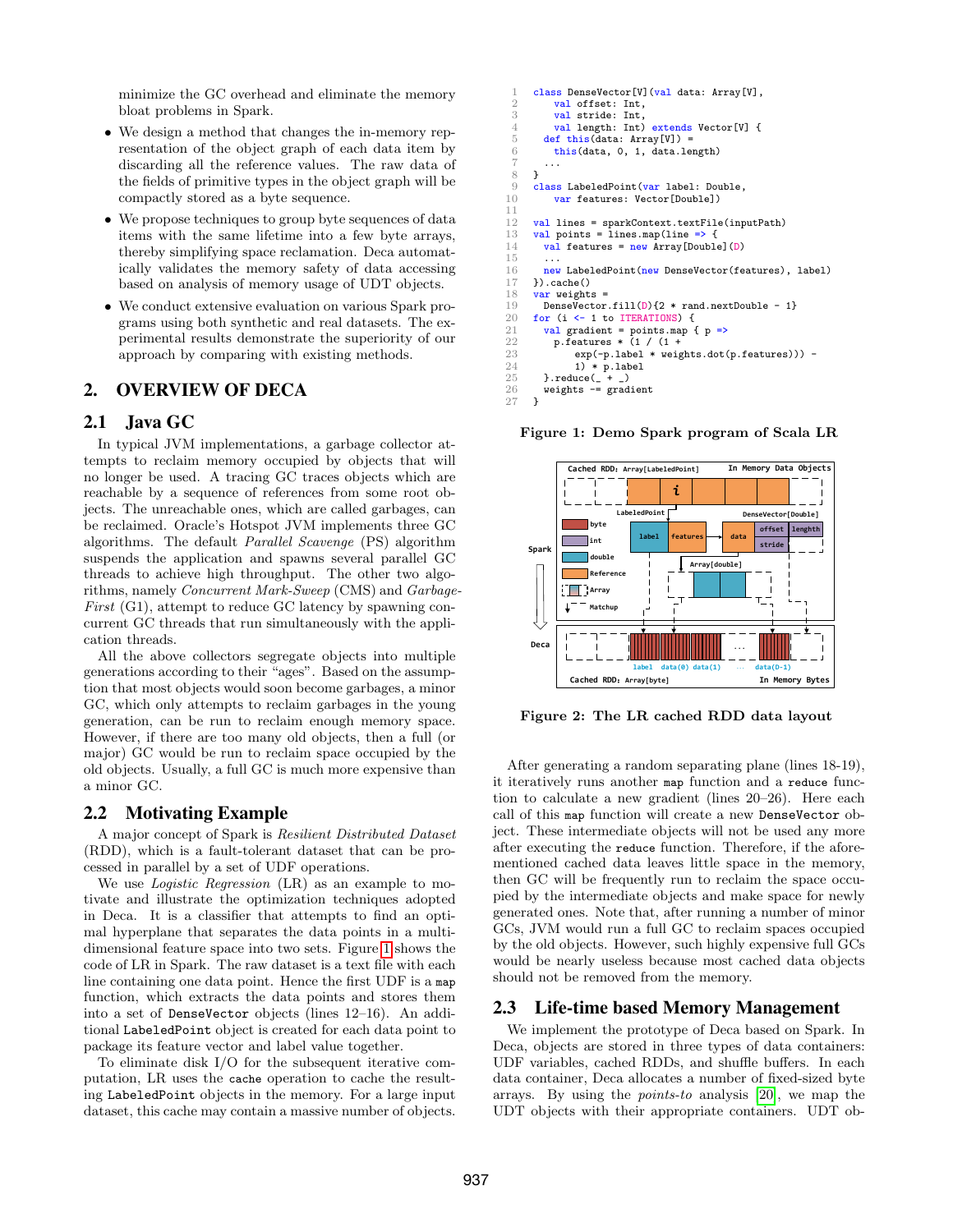jects are then stored in the byte arrays after eliminating the unnecessary object headers and object references. This compact layout would not only minimize the memory consumption of data objects but also dramatically reduce the overhead of GC, because GC only needs to trace a few byte arrays instead of a huge number of UDT objects. One can see that the size of each byte array should not be too small or too large, otherwise it would incur high GC overheads or large unused memory spaces.

As an example, the LabeledPoint objects in the LR program can be transformed into byte arrays as shown in Figure [2.](#page-1-1) Here, all the reference variables (in orange color, such as features and data), as well as the headers of all the objects are eliminated. All the cached LabeledPoint objects are stored into byte arrays.

The challenge of employing such a compact layout is that the space allocated to each object is fixed. Therefore, we have to ensure that the size of an object would not exceed its allocated space during execution so that it will not damage the data layout. This is easy for some types of fields, such as primitive types, but less obvious for others. Code analysis is necessary to identify the change patterns of the objects' sizes. Such an analysis may have a global scope. For example, a global code analysis may identify that the features arrays of all the LabeledPoint objects (created in line 14 in Figure [1\)](#page-1-0) actually have the same fixed size D, which is a global constant. Furthermore, the features field of a LabeledPoint object is only assigned in the LabeledPoint constructor. Therefore, all the LabeledPoint objects actually have the same fixed size. Another interesting pattern is that in Spark applications, objects in cached RDDs or shuffle buffers are often generated sequentially and their sizes will not be changed once they are completely generated. Identifying such useful patterns by a sophisticated code analysis is necessary to ensure the safety of decomposing UDT objects and storing them compactly into byte arrays.

As mentioned earlier, during the execution of programs in a system like Spark, the lifetimes of data containers created by the framework can be pre-determined explicitly. For example, the lifetimes of objects in a cached RDD is determined by the invocations of cache() and unpersist() in the program. Recall that the UDT objects stored in the compact byte arrays would bypass the GC. We put the UDT objects with the same lifetime into the same container. For example, the cached LabeledPoint objects in LR have the same lifetime, so they are stored in the same container. When a container's lifetime comes to an end, we simply release all the references of the byte arrays in the container, then the GC can reclaim the whole space occupied by the massive amount of objects.

Lastly, Deca modifies the application code by replacing the codes of object creation, field access and UDT methods with new codes that directly write and read the byte arrays.

### <span id="page-2-0"></span>3. UDT CLASSIFICATION ANALYSIS

### 3.1 Data-size and Size-type of Objects

To allocate enough memory space for objects, we have to estimate the object sizes and their change patterns during runtime. Due to the complexity of object models, to accurately estimate the size of a UDT, we have to dynamically traverse the runtime object reference graph of each target object and compute the total memory consumption. Such a dynamic analysis is too costly at runtime, especially with a large number of objects. Therefore we opt for static analysis which only uses static object reference graphs and would not incur any runtime overhead. We define the data-size of an object to be the sum of the sizes of the primitive-type fields in its static object reference graph. An object's data-size is only an upper bound of the actual memory consumption of its raw data, if one considers the cases with object sharing.

To see if UDT objects can be safely decomposed into byte sequences, we should examine how their data-sizes change during runtime. There are two types of UDTs that can meet the safety requirement: 1) the data-sizes of all the instances of the UDT are identical and do not change during runtime; or 2) the data-sizes of all the instances of the UDT do not change during runtime. We call these two kinds of UDTs as Static Fixed-Sized Type (SFST) and Runtime Fixed-Sized Type (RFST) respectively.

In addition, we call UDTs that have type-dependency cycles in their type definition graphs as Recursively-Defined Type. Even without object sharing, the instances of these types can have reference cycles in their object graphs. Therefore, they cannot be safely decomposed. Furthermore, any UDT that does not belong to any of the aforementioned types is called a Variable-Sized Type (VST). Once a VST object is constructed, its data-size may change due to field assignments and method invocations during runtime.

The objective of the UDT classification analysis is to generate the Size-Type of each target UDT according to the above definitions. As demonstrated in Figure [2,](#page-1-1) Deca decomposes a set of objects into primitive values and stores them contiguously into compact byte sequences in a byte array. A safe decomposition requires that the original UDT objects are either of an SFST or an RFST. Otherwise the operations that expand the byte sequences occupied by an object may overwrite the data of the subsequent objects in the same byte array. Furthermore, as we will discuss later, an SFST can be safely decomposed in more cases than an RFST. On the other hand, objects that do not belong to an SFST or an RFST will not be decomposed into byte sequences in Deca. Apparently, to maximize the effect of our approach, we should avoid overestimating the variability of the data-size of the UDTs, which is the design goal of our following algorithms.

### 3.2 Local Classification Analysis

The local classification algorithm analyzes an UDT by recursively traversing its type dependency graph. For example, Figure [3](#page-3-0) illustrates the type dependency graph of LabeledPoint. The size-type of LabeledPoint can be determined based on the size-type of each of its fields.

Algorithm [1](#page-3-1) shows the procedure of the local classification analysis. The input of the algorithm is an annotated type that contains the information of fields and methods of the target UDT. Because the objects referenced by a field can be of any subtype of its declared type, we use a type-set to store all the possible runtime types of each field. The type-set of each field is obtained in a pre-processing phase of Deca by using the points-to analysis [\[20\]](#page-11-13) (see Section [5\)](#page-7-0).

In lines 1–2, the algorithm first determines whether the target UDT is a recursively-defined type. It builds the type dependent graph and searches for cycles in the graph. If a cycle is found, the algorithm immediately returns recursivelydefined type as the final result.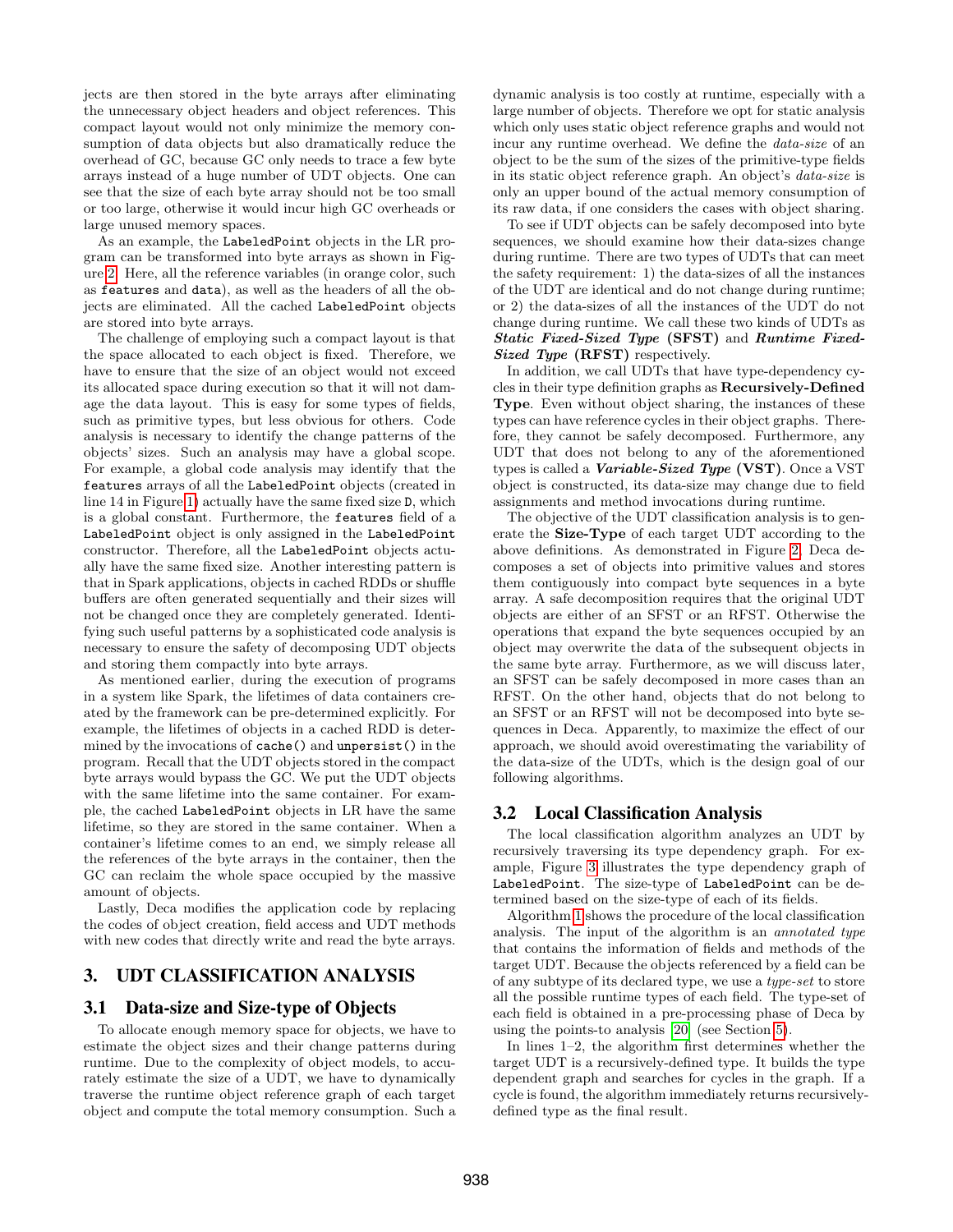Algorithm 1: Local Classification Analysis

**Input** : The top-level annotated type  $T$ ; **Output:** The size-type of  $T$ ; build the type dependency graph  $G$  for  $T$ ;  $2$  if G contains the circle path then return RecurDef; 3 else return AnalyzeType $(T)$ ; 4 Function AnalyzeType $(t_{arg})$ 5 if  $t_{arg}$  is a primitive type then return StaticFixed;<br>6 else if  $t_{arg}$  is an array type then else if  $t_{\alpha r q}$  is an array type then 7  $\vert \vert$  f<sub>e</sub>  $\leftarrow$  array element field of  $t_{arg}$ ; 8 if AnalyzeField( $f_e$ ) = StaticFixed then<br>9 eturn RuntimeFixed: return RuntimeFixed; 10 | else return Variable; <sup>11</sup> else 12 |  $\vert$   $result \leftarrow$  StaticFixed; 13 **for any** foreach field f of type  $t_{arg}$  do 14  $\vert$   $\vert$   $\vert$   $\vert$   $tmp \leftarrow$  AnalyzeField(f); 15  $\vert$   $\vert$  if  $tmp = \text{Variable}$  then return Variable;  $16$   $\parallel$   $\parallel$  else if  $tmp =$  RuntimeFixed then 17 | | |  $result \leftarrow$  RuntimeFixed;  $18$  | | | end 19 end  $20$  return result: <sup>21</sup> end <sup>22</sup> end 23 Function AnalyzeField( $f_{arg}$ )<br>24 | result  $\leftarrow$  StaticFixed:  $result \leftarrow \text{StaticFixed};$ 25 **foreach** runtime type t in  $f_{arg}.getTypeSet$  do 26  $\vert$   $\vert$   $tmp \leftarrow$  AnalyzeType(*t*); 27 if  $tmp = Variable$  then return Variable; 28 | else if  $tmp =$  RuntimeFixed then 29  $\parallel$  if  $f_{arg}$  is not final then return Variable;  $30$  | else  $result \leftarrow$  RuntimeFixed;  $31$  end <sup>32</sup> end <sup>33</sup> return result; <sup>34</sup> end

<span id="page-3-1"></span>Two indirect-recursive functions, AnalyzeType (lines 4– 22) and AnalyzeField (lines 23–34), are used to further determine the size-type of the target UDT. The stop condition of the recursion is when the current type is a primitive type (line 5). We treat each array type as having a length field and an element field. Since different instances of an array type can have different lengths, arrays with static fixed-sized elements will be considered as an RFST (lines 8–9).

We define a total ordering of the variability of the sizetypes (except the recursively-defined type) as follows:  $SFST < RFST < VST$ . Based on this order, the size-type of each UDT is determined by its field that has the highest variability (lines 12–20). Furthermore, each field's final sizetype is determined by the type with the highest variability in its type-set. But a non-final field of an RFST will be finally classified as VST, because the same field can possibly point to objects with different data-sizes (lines 28-29). Consider that whenever we find a VST field, the top-level UDT must also be classified as a VST. In this case, the function can immediately returns without further traversing the graph.

We take the type LabeledPoint in Figure [1](#page-1-0) as a running example. In Figure [3,](#page-3-0) every field has a type-set with a single element and the declared type of each filed is equal to its corresponding runtime type except that the features field has a declared type (Vector), while its runtime type is DenseVector. Moreover, for a more sophisticated implementation of logistic regression with high-dimensional data sets,



<span id="page-3-0"></span>Figure 3: An example of the local classification

the features field can have both DenseVector and SparseVector in its type-set.

Since there is no cycle in the type dependency graph, LabeledPoint is not a recursively-defined type. As shown in Figure [3,](#page-3-0) LabeledPoint contains a primitive field (i.e. label) and a field of the Vector type ( i.e. features). Therefore, the size-type of LabeledPoint is determined by the size-type of features, i.e. the size-type of DenseVector. It contains four fields: one of the array type and three of primitive types. The data field will be classified as an RFST but not a VST due to its final modifier (val in Scala). Furthermore, the DenseVector objects assigned to features can have different data-size values because they may contain different arrays. Therefore, both features and LabeledPoint belong to VST.

### 3.3 Global Classification Analysis

The local classification algorithm is easy to implement and has negligible computational overhead. But it is conservative and often overestimates the variability of the target UDT. For example, the local classifier conservatively assumes that the features field of a LabeledPoint object may be assigned with DenseVector objects with different datasize values. Therefore it mistakenly classifies it as a VST, which can not be safely decomposed.

Furthermore, the local classifier assumes that the DenseVector objects contain arrays (features.data) with different lengths. Even if we change the modifier of features from var to val, i.e, only allowing it to be assigned once, the local classifier still considers it as an RFST, not an SFST.

For UDTs categorized as RFST or VST, we further propose an algorithm to refine the classification results via global code analysis on the relevant methods of the UDTs. To break the assumptions of the local classifier, the global one uses code analysis to identify init-only fields and fixed-length array type according to the following definitions.

Init-only field. A field of a non-primitive type T is *init*only, if, for each object, this field will only be assigned once during the program execution.  $\frac{1}{1}$  $\frac{1}{1}$  $\frac{1}{1}$ 

Fixed-length array types. An array type A contained in the type-set of field **f** is a *fixed-length* array type w.r.t. **f** if all the A objects assigned to f are constructed with identical length values within a well-defined scope, such as a

<span id="page-3-2"></span> $^1\rm{We}$  always treat the array element fields as non init-only, otherwise the analysis needs to trace the element index value in each assignment statement, which is not feasible in static code analysis.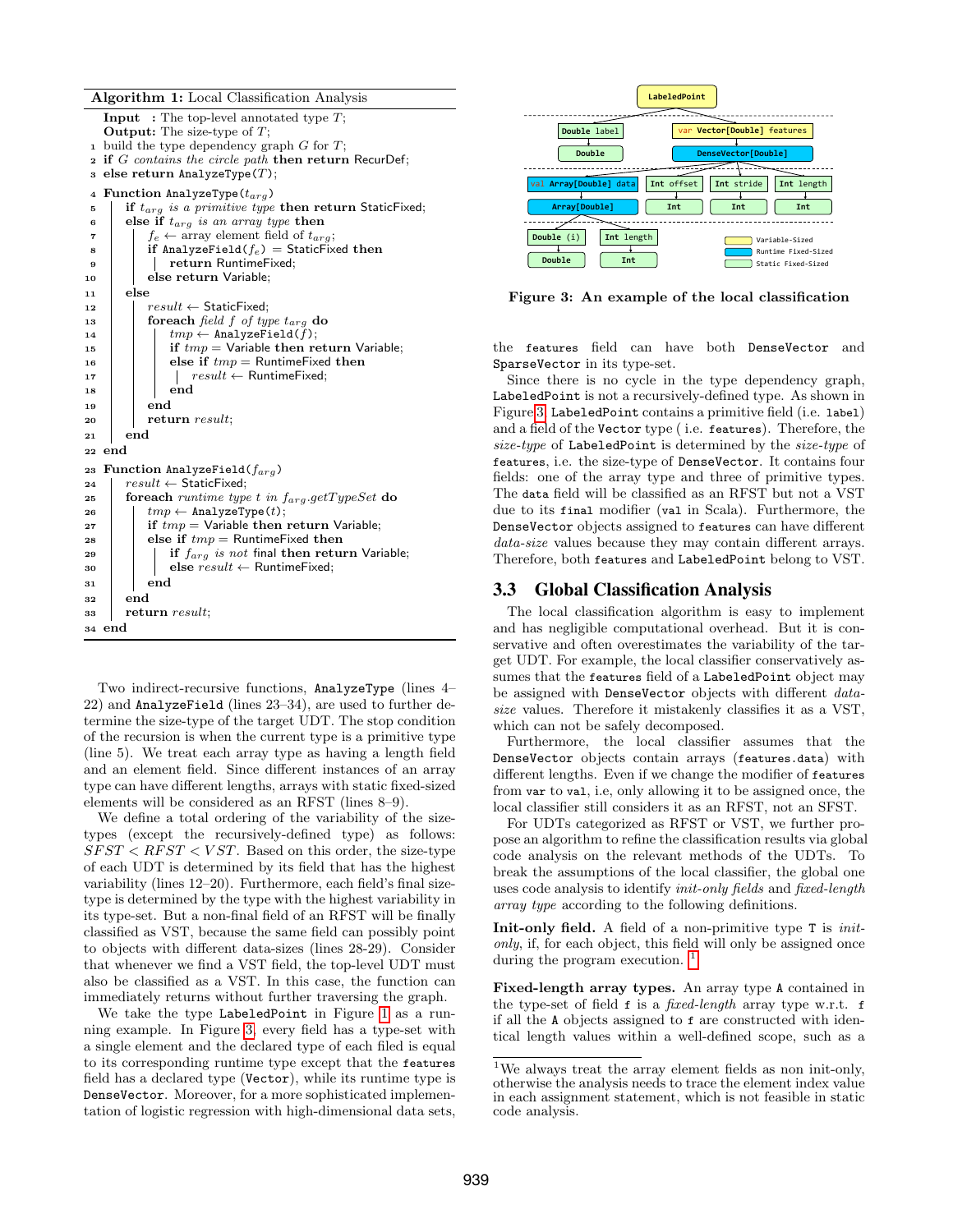#### Algorithm 2: Global Classification Analysis

| <b>Input</b> : The top-level non-primitive type $T$ ; The             |
|-----------------------------------------------------------------------|
| locally-classified size-type $S_{local}$ ; Call graph of              |
| the current analysis scope $G_{call}$ ;                               |
| <b>Output:</b> The refined size-type of $T$ ;                         |
| 1 if SRefine(T, $G_{call}$ ) then return StaticFixed;                 |
| 2 else if $S_{local}$ = Runtime Fixed or RRefine $(T, G_{call})$ then |
| 3   return RuntimeFixed;                                              |
| 4 else return Variable;                                               |

<span id="page-4-1"></span>single Spark job stage or a specific cached RDD. An example of symbolized constant propagation is shown in Figure [4.](#page-4-0) Here, array is constructed with the same length for whatever foo() returns. The fixed-length array types with its element fields being SFST (or RFST) can be refined to SFST (or RFST).

```
1 val a = input.readString().toInt() // a == Symbol(1)
2 val b = 2 + a - 1 // b == Symbol(1) + 1
3 val c = a + 1 // c == Symbol(1) + 1
4 if (foo()) array = new Array[Int](b)
5 else array = new Array [Int](c)<br>6 // array.length == Symbol(1) +
      // array.length == Symbol(1) + 1
```
#### <span id="page-4-0"></span>Figure 4: Symbolized constant propagation

In Figure [1,](#page-1-0) the features field is only assigned in the constructor of LabeledPoint (lines 1–8), and the length of features.data is a global constant value D (lines 14-16). Thus, the size-class of LabeledPoint can be refined to SFST.

Algorithm [2](#page-4-1) shows the procedure of the global classification. The input of the algorithm is the target UDT and the call graph of the current analysis scope. The refinement is done based on the following lemmas.

LEMMA 1 (SFST REFINEMENT). An array type that is an RFST or a VST can be refined to an SFST if and only if for every array type in the type dependent graph, the followings are true:

- 1. it is a fixed-length array type; and
- 2. every type in the type-set of its element field is an SFST.

LEMMA 2 (RFST REFINEMENT). An array type that is a VST can be refined to an RFST if and only if:

- 1. every type in the type-sets of its fields is either an SFST or an RFST; and
- 2. each field with an RFST in its type-set is init-only.

The call graph used for the analysis is built in the preprocessing phase (Section [5\)](#page-7-0). The entry node of the call graph is the main method of the current analysis scope, usually a Spark job stage, while all the reachable methods from the entry node as well as their corresponding calling sequences are stored in the graph.

In line 7 of Algorithm [3,](#page-4-2) we use the following steps to identify the fixed-length array types. (1) Perform the copy- /constant propagation in the call graph. The values passed from the outside of the call graph or returned by the I/O operations will be represented by symbols considered as constant values. (2) For a field f and an array type A, find all the allocation sites of the A objects that are assigned to f (i.e. the methods where these objects are created). If all the length values used in all these allocation sites are equivalent, A is of fixed-length w.r.t. f.

Algorithm 3: Static Fixed-Sized Type Refinement:  $\texttt{SRefine}({t_{arg}},{g_{arg}})$ 

|                         | 1 Function SRefine $(t_{arg}, g_{arg})$                                       |
|-------------------------|-------------------------------------------------------------------------------|
|                         | <b>Input</b> : A non-primitive type $t_{arg}$ ; A call graph $g_{arg}$ ;      |
|                         | <b>Output:</b> true or false that $t_{arg}$ 's size-type can be               |
|                         | refined to StaticFixed;                                                       |
| $\mathbf{z}$            | <b>foreach</b> field f of type $t_{arg}$ do                                   |
| 3                       | <b>foreach</b> runtime type t in f.getTypeSet $\bf{do}$                       |
| $\overline{\mathbf{4}}$ | if $t$ is not a primitive type and not                                        |
|                         | SRefine( $t, g_{arg}$ ) then return false;                                    |
| 5                       | end                                                                           |
| 6                       | end                                                                           |
| $\overline{7}$          | if $t_{\text{arg}}$ is an array type and $t_{\text{arg}}$ is not Fixed-Length |
|                         | in call graph $g_{arg}$ then return false;                                    |
| 8                       | else return true;                                                             |
| 9                       |                                                                               |

<span id="page-4-2"></span>Algorithm 4: Runtime Fixed-Sized Type Refinement:  $\texttt{RRefine}(t_{arg}, g_{arg})$ 

|                | 1 Function RRefine $(t_{arg}, q_{arg})$                                  |
|----------------|--------------------------------------------------------------------------|
|                | <b>Input</b> : A non-primitive type $t_{arg}$ ; A call graph $g_{arg}$ ; |
|                | <b>Output:</b> true or false that $t_{arg}$ 's size-type can be          |
|                | refined to RuntimeFixed;                                                 |
| $\mathbf{2}$   | foreach field f of type $t_{\alpha r q}$ do                              |
| 3              | analyze_field $\leftarrow$ false;                                        |
| $\overline{4}$ | <b>foreach</b> runtime type t in f.getTypeSet $\bf{do}$                  |
| 5              | <b>if</b> $t$ is not a primitive type and not                            |
|                | SRefine $(t, g_{ara})$ then                                              |
| 6              | if RRefine $(t, g_{arg})$ then                                           |
| 7              | $analyze_field \leftarrow true;$                                         |
| 8              | else return false;                                                       |
| 9              | end                                                                      |
| 10             | end                                                                      |
| 11             | <b>if</b> analyze_field and f is not lnit-Only in call                   |
|                | <i>graph</i> $g_{arg}$ then return false;                                |
| 12             | end                                                                      |
| 13             | return true;                                                             |
|                | 14 end                                                                   |

<span id="page-4-3"></span>In line 11 of Algorithm [4,](#page-4-3) we use the following rules to identify init-only or non-init-only fields: 1) a final field is init-only; 2) an array element field is not init-only; 3) in addition, a field is init-only if it will not be assigned in any method in the call graph other than the constructors of its containing type, and it will only be assigned once in any constructor calling sequence.

#### 3.4 Phased Refinement

In a typical data parallel programming framework, such as Spark, each job can be divided into one or more execution phases, each consisting of three steps: (1) reading data from materialized (on-disk or in-memory) data collectors, such as cached RDD, (2) applying an UDF on each data object, and (3) emitting the resulting data into a new materialized data collector. Figure [5](#page-5-0) shows the framework of a job in Spark. It consists one or more top-level computation loops, each reads data object from its source, and writes the results into the sink. Every two successive loops are bridged by a data collector, such as an RDD or a shuffle buffer.

We observe that the data-sizes of object types may have different levels of variability at different phases. For example, in an early phase, data would be grouped together by their keys and their values would be concatenated into an array whose type is a VST at this phase. However, once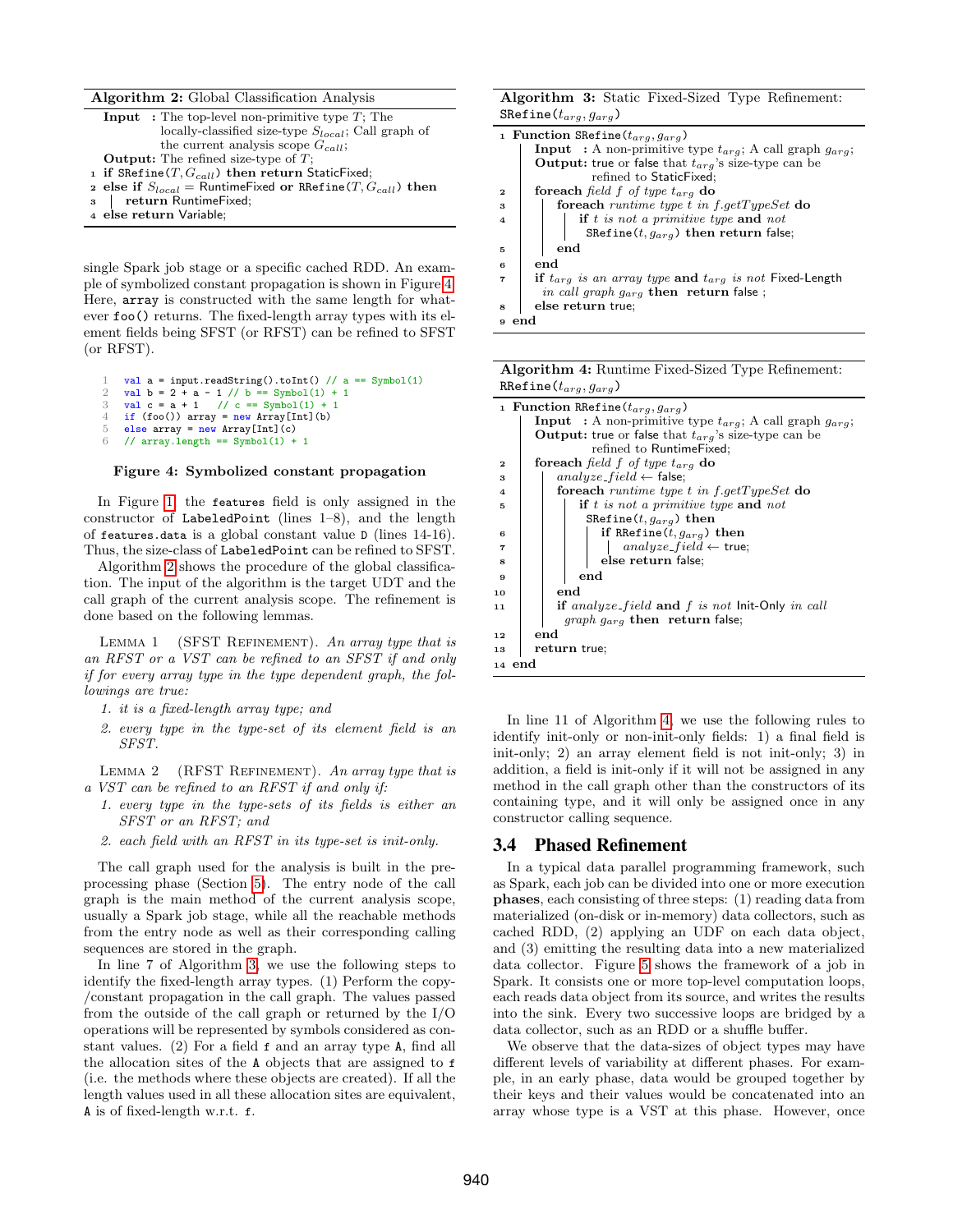```
1 // The first loop is the input loop.<br>2 war source = stage getInput()
 2 var source = stage.getInput()<br>3 var sink = stage.nextCollecti
  3 var sink = stage.nextCollection()<br>4 while (source.hasNext()) {
  4 while (source.hasNext()) {<br>5 val dataIn = source.next
          val dataIn = source.next()
  6 ...
  7 val dataOut = .<br>8 sink write(data
           sink.write(dataOut)
\begin{matrix} 9 & 3 \\ 10 & 7 \end{matrix}10 // Optional inner loops<br>11 source = sink
11 source = sink<br>12 sink = stage.r
        sink = stage.nextCollection()13 while (source.hasNext()) \{\ldots\}14 ...
15 // The last loop is the output loop<br>16 source = sink
16 source = sink<br>17 sink = stage.
17 sink = stage.getOutput()<br>18 while (source hasNext())
        while (source.hasNext()) \{... \}
```
<span id="page-5-0"></span>Figure 5: A code template of the Spark job stage

the resulting objects are emitted to a data collector, e.g. a cached RDD, the subsequent phases might not reassign the array fields of these objects. Therefore, the array types can be considered as RFSTs in the subsequent phases. We exploit this phenomenon to refine a data type's size-class in each particular phase of a job, which is called phased refinement. This can be achieved by running the global classification algorithm for the VSTs on each phase of the job.

# <span id="page-5-2"></span>4. LIFETIME-BASEDMEMORYMANAGE-MENT

### 4.1 The Spark Programming Framework

Spark provides a functional programming API, through which users can process Resilient Distributed Datasets (RDDs), the logical data collections partitioned across a cluster. An important feature is that RDDs can be explicitly cached in the memory to avoid re-computation or disk I/O overhead.

While Spark supports many operators, the ones most relevant for memory management are some key-based operators, including reduceByKey, groupByKey, join, and sortByKey (analogues of GroupBy-Aggregation, GroupBy, Inner-Join, and OrderBy in SQL). These operators process data in the form of Key-Value pairs. For example, reduceByKey and groupByKey are used for: 1) aggregating all Values with the same Key into a single Value; 2) building a complete Value list for each Key for further processing.

Furthermore, these operators are implemented using data shuffling. The shuffle buffer stores the combined value of each  $Key.$  For example, for the case of reduceByKey, it stores a partial aggregate value for each Key, and for the case of groupByKey, it stores a partial list of Value objects for each Key. When a new Key-Value pair is put into the shuffle buffer, eager combining is performed to merge the new Value with the combined value.

For each Spark application, a driver program negotiates with the cluster resource manager (e.g. Mesos or YARN), which launches executors (each with fixed amount of CPU and memory resource) on worker machines. An application can submit multiple jobs. Each job has several stages separated by data shuffles and each stage consists of a set of tasks that perform the same computation. Each executor occupies a JVM process and executes the allocated tasks concurrently in a number of threads.

### <span id="page-5-1"></span>4.2 Lifetimes of Data Containers in Spark

In Spark, all objects are allocated in the running executors' JVM heaps, and their references are stored in three kinds of data containers described below. A key challenge for Deca is to decide when and how to reclaim the allocated space. In the lifetime analysis, we focus on the end points of the lifetime of the object references. The lifetime of an object ends once all its references are dead.

UDF variables. Each task creates function objects according to its task descriptor. UDF variables include objects assigned to the fields of the function objects and the local variables of their methods. The lifetimes of the function object end when the running tasks complete. In addition, as long-living objects are recommended to be stored in cached RDDs, in most applications, local variables are dead after each method invocation. Therefore, we treat all the data objects referenced only by the local variables as short-living temporal objects.

Cache blocks. In Spark, each RDD has an object that records its data source and the computation function. Only the cached RDDs will be materialized and retained in memory. A cached RDD consists of a number of cache blocks, each being an array of objects. The lifetimes of cached RDDs are explicitly determined by the invocations of cache() and unpersist() in the applications. Whenever a cached RDD has been "unpersisted", all of its cache blocks will be released immediately. For non-cached RDDs, the objects only appear as local variables of the corresponding computation functions and hence are also short-living.

Shuffle buffers. A shuffle buffer is accessed by two successive phases in a job: one creates the shuffle buffer and puts data objects into it, while the other reads out the data for further processing. Once the second phase is completed, the shuffle buffer will be released.

With regard to the lifetimes of the object references stored in a shuffle buffer, there are three situations. (1) In a sortbased shuffle buffer, objects are stored in an in-place sorting buffer sorted by the Key. Once object references are put into the buffer, they will not be removed by the subsequent sorting operations. Therefore, their lifetimes end when the shuffle buffer is released. (2) In a hash-based shuffle buffer with a reduceByKey operator, the Key-Value pairs are stored in an open hash table with the Key object as the hash key. Each aggregate operation will create a new Value object while keeping the Key objects intact. Therefore a Value object reference dies upon an aggregate operation over its corresponding  $Key.$  (3) In a hash-based shuffle buffer with a groupByKey operator, a hash table stores a set of Key objects and an array of Value objects for each Key. The combining function will only append Value objects to the corresponding array and will not remove any object reference. Hence, the references will die at the same time as the shuffle buffer. Note that these situations cover all the key-based operators in Spark. For example, aggregateByKey and join are similar to reduceByKey and groupByKey respectively. Other key-based operators are just extensions of the above basic operators and hence can be handled accordingly.

# 4.3 Data Containers in Deca

As discussed above, object references' lifetimes can be bound with the lifetimes of their containers. Deca builds a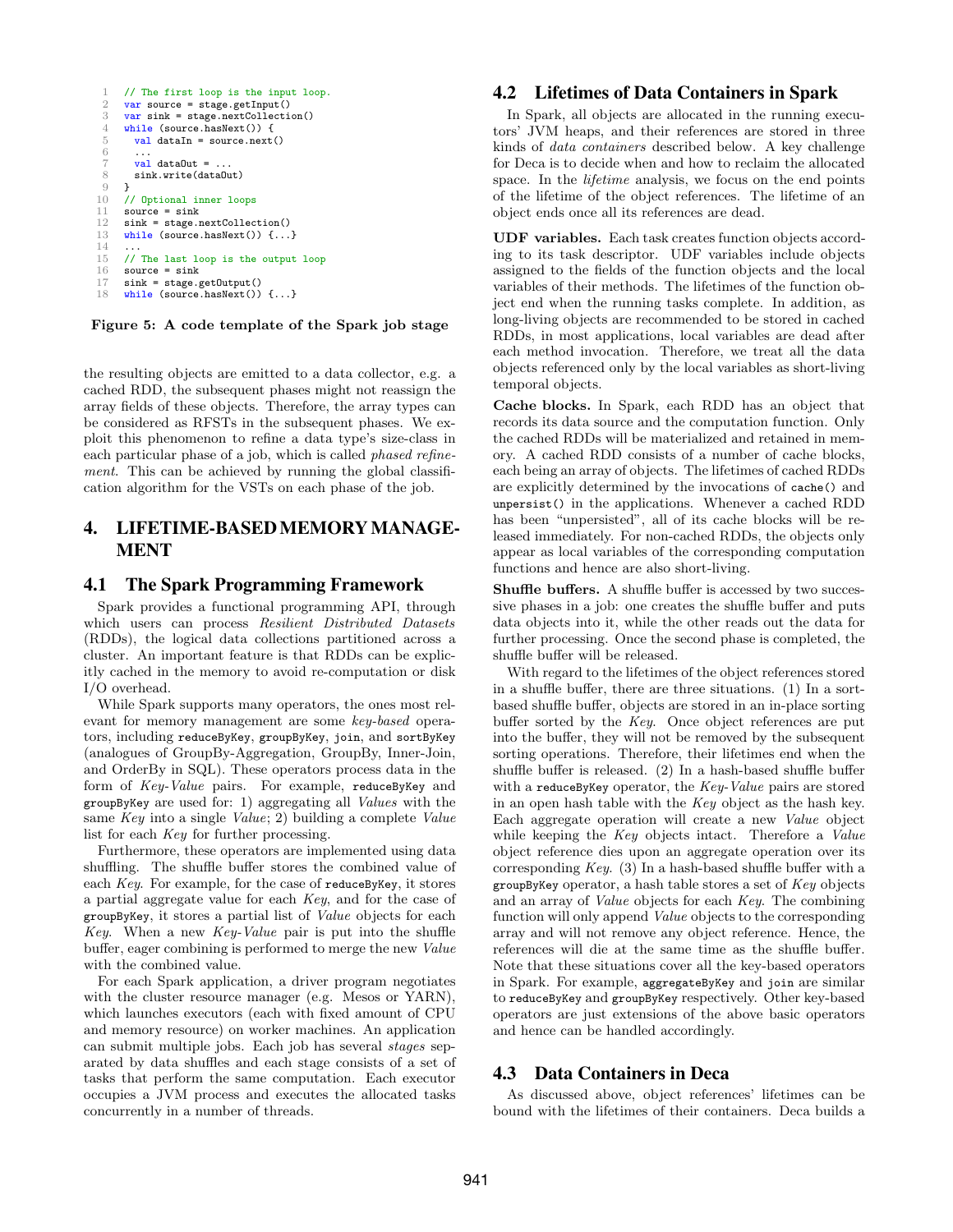

<span id="page-6-0"></span>Figure 6: Memory layouts of data containers

data dependent graph for each job stage by points-to analysis [\[20\]](#page-11-13) to produce the mapping relationships between all the objects and their containers. Objects are identified by either their creation statements if they are created in the current stage, or their source cached blocks if they are read from cached blocks created by the previous stage.

However, an object can be assigned to multiple data containers. For example, if objects are copies between two different cached RDDs, then they can be bound to the cached blocks of both RDDs. In such cases, we assign a sole primary container as the owner of each data object. Other containers are treated as secondary containers. The object ownership is determined based on the following rules:

- 1. Cached RDDs and shuffle buffers have higher priority of data ownership than UDF variables, simply due to their longer expected lifetimes.
- 2. If there are objects assigned to multiple high-priority containers in the same job stage, the container created first in the stage execution will own these objects.

The rest of this subsection presents how data are organized within the primary and secondary containers.

#### *4.3.1 Memory Pages in Deca*

Deca uses unified byte arrays with a common fixed size as logical memory pages to store the decomposed data objects. A page can be logically split into consecutive byte segments, one for each top-layer object. Each of such segment can be further split into multiple segments, one for each lower-layer object, and so on. The page size is chosen to ensure that there is only a moderate number of pages in each executor's JVM heap so that the GC overhead is negligible. On the other hand, the page size should not be too large either, so that there would not be a significant unused space in the last page of a container.

For each data container, a group of pages are allocated to store the objects it owns. Deca uses a page-info structure to maintain the metadata of each page group. The pageinfo of each page graph contains: 1) pages, a page array storing the references of all the allocated pages of this page group; 2) endOffset, an integer storing the start offset of the unused part of the last page in this group; 3)  $curPage$ and curOffset, two integer values that store the progress of sequentially scanning, or appending to, this page group.

#### *4.3.2 Primary Container*

In the following, we present how Deca stores objects in the different types of primary containers. For brevity, we omit swapping data between memory and disks here. It is straightforward to adapt to the cases with disk swapping for data caching and shuffling (see [\[3\]](#page-11-14)).

UDF variables. Deca does not decompose objects owned by UDF variables. These objects do not incur significant GC overheads, because: (1) the objects only referenced by local variables are short-living objects and they belong to the young generation, which will be reclaimed by the cheap minor GCs; (2) the objects referenced by the function object fields may be promoted to the part of old generation, but the total number of these objects in a task is relatively small in comparing to the big input dataset.

Cache blocks. Deca always decomposes the SFST or RFST objects and stores their raw data bytes in the page group of a cache block, while keeps the VST objects intact. Figure [6\(](#page-6-0)a) shows the structure of a cache block of a cached RDD, which contains decomposed objects.

A task can read objects from a decomposed cache block created in a previous phase. If this task changes the datasizes of these objects, Deca has to re-construct the objects and release the original page group. To avoid thrashing, when such re-construction happens, Deca will not decompose these objects again even if they can be safely decomposed in the subsequent phases.

**Shuffle buffers.** Figure  $6(b)$  shows the structure of a shuffle buffer. Similar to cache blocks, data of an RFST or an SFST in a shuffle buffer will be decomposed into the shuffle buffer's page group. However, unlike cached RDD, where data are accessed in a sequential manner, data in a shuffle buffer will be randomly accessed to perform sorting or hashing operations. Therefore, as illustrated on the left-hand side of Figure [6\(](#page-6-0)b), we use an array to store the pointers to the keys and values within a page. The hashing and sorting operations are performed on the pointer arrays. However, the pointer array can be avoided for a hash-based shuffle buffer with both the Key and the Value being of primitive types or SFSTs. This is because we can deduce the offsets of the data within the page statically.

As we discussed in Section [4.2,](#page-5-1) for a hash-based shuffle buffer with a GroupBy-Aggregation computation, a combining operation would kill the old Value object and create a new one. Therefore, Value objects are not long-living and frequent GC of these objects are generally unavoidable. However, if the Value object is of an SFST, then we can still decompose it and whenever a new object is generated by the combining operation, we can just reuse the page segment occupied by the old object, because the old and the new objects are of the same size. Doing this would save the frequent GC caused by these temporary Value objects.

#### *4.3.3 Secondary Container*

There are common patterns of multiple data containers sharing the same data objects in Spark programs, such as: 1) manipulating data objects in cache blocks or shuffle buffers through UDF variables; 2) copying objects between cached RDDs; 3) immediately caching the output objects of shuffling; 4) immediately shuffling the objects of a cached RDD.

If a secondary container is UDF variables, it will be assigned pointers to page segments in the page group of the objects' primary container. Otherwise, Deca stores data in the secondary container according to the following two different scenarios: (i) fully decomposable, where the objects can be safely decomposed in all the containers, and (ii) partially decomposable, where the objects cannot be decomposed in one or more containers.

Fully decomposable. This scenario is illustrated in Figure [7\(a\).](#page-7-1) To avoid copy-by-value, a secondary container only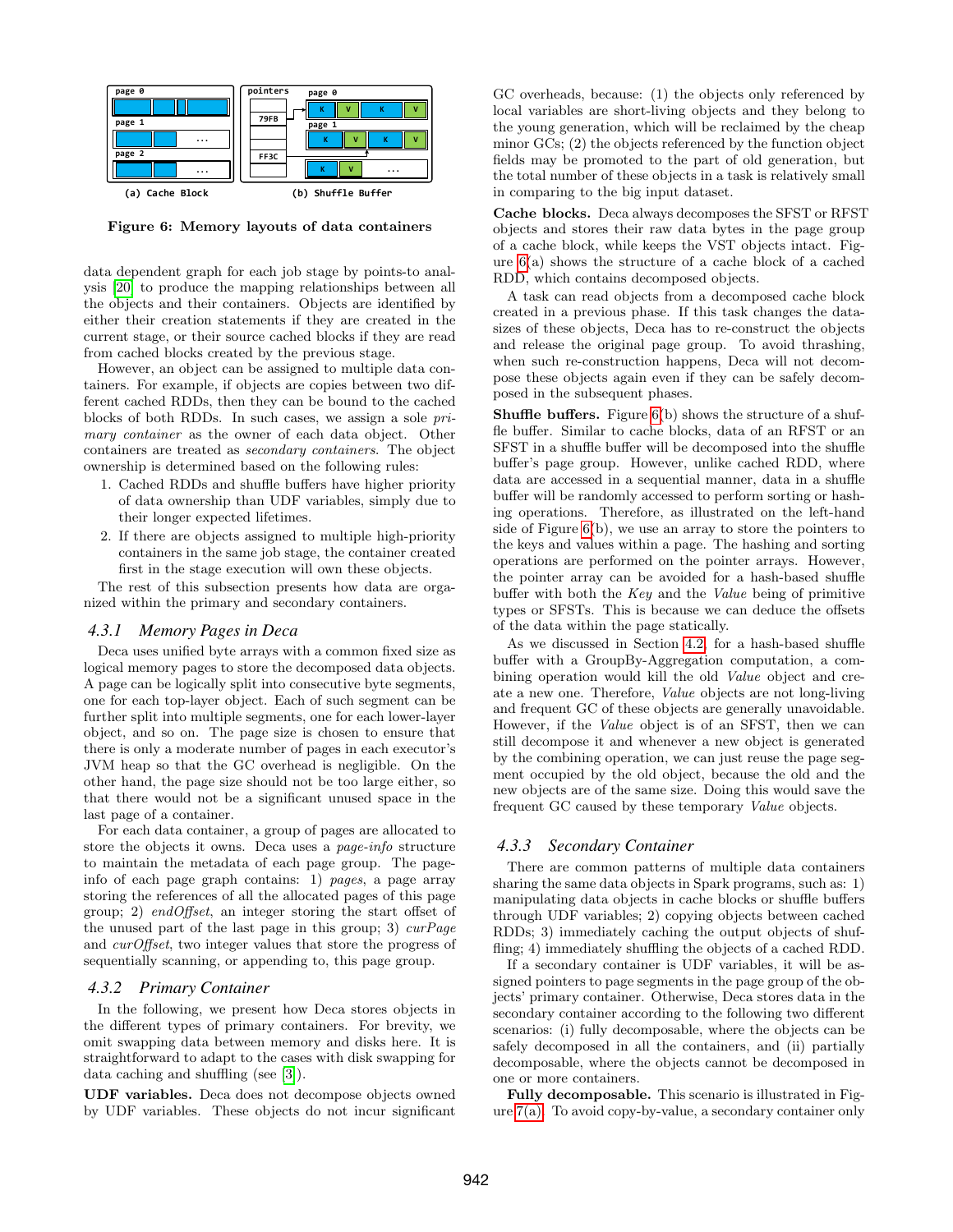<span id="page-7-1"></span>

<span id="page-7-2"></span>Figure 7: Examples of data layout in Deca

stores the pointers to the page group owned by the primary, one for each object. Furthermore, we add an extra field, dep-Pages, to the page-info of the secondary container to store the page-info(s) of the primary container(s).

Deca further performs optimizations for a special case, where a secondary container stores the same set of objects as the primary and does not require a specific data ordering. In such a case, Deca only generates a copy of the page-info of the page group owned by the primary container, and stores it in the secondary container. In this way, both containers actually share the same page group. The memory manager uses a reference-counting method to reclaim memory space. Creating a new page-info of a page group increments its reference counter by one, while destroying a container (and its page-info) does the opposite. Once the reference counter becomes zero, the space of the page group can be reclaimed.

Partially decomposable. In general, if the objects cannot be safely decomposed in one of the containers, then we cannot decompose them into a common page group shared by all the containers. However, if the objects are immutable or the modifications of objects in one container does not need to be propagated to the others, then we can decompose the objects in some containers and store the data in their object form in the non-decomposable containers. This is beneficial if the decomposable containers have long lifetimes.

Figure [7\(b\)](#page-7-2) depicts a representative example, where the output of a groupByKey operator, implemented via a hashbased shuffle buffer, is immediately cached in a RDD. Here, groupByKey creates an array of Value objects in the hashbased shuffle buffer (see the middle of Figure [7\(b\)\)](#page-7-2), and then the output is copied to the cache blocks. The Value array is of a VST and hence cannot be decomposed in the shuffle buffer. However, in this case, the shuffle buffers would die after the data are copied to the cache blocks, and the subsequent modifications of the objects in the cache blocks do not need to be propagated back to the shuffle buffers. Therefore, as shown in Figure [7\(b\),](#page-7-2) we can safely decompose the data in the cache blocks, which have a long lifetime, and hence significantly reduce the GC overhead.

### <span id="page-7-0"></span>5. IMPLEMENTATION

We implement Deca based on Spark in roughly 6700 lines of Scala code. It consists of an optimizer used in the driver, and a memory manager used in every executor. The memory manager allocates and reclaims memory pages. It works together with the Spark cache manager and shuffle manager, which manage the un-decomposed data objects. The optimizer analyzes and transforms the code of each job when it is submitted in the driver (see [\[3\]](#page-11-14) for details). The transformed

code will use the API provided by the memory manager to create pages and access the stored bytes.

Currently we do not use off-heap memory to store decomposed data. However, our method is independent on the mechanism of JVM GC. In other words, we can use sun.misc.Unsafe to allocate and release memory space outside of the JVM heap. Using Unsafe can completely eliminate the GC overhead, but it requires a user to estimate how much data should be stored inside and outside the heap.

Deca uses the Soot framework [\[6\]](#page-11-15) to analyze and manipulate the Java bytecode. Soot provides a rich set of utilities, which implements classical program analysis and optimization methods. The optimization consists of three phases: pre-processing, analysis and transformation.

In the pre-processing phase, Deca uses iterator fusion [\[26\]](#page-11-16) to bundle the iterative and isolated invocations of UDFs into larger, hopefully optimizable code regions to avoid complex and costly inter-procedural analysis. The per-stage call graphs and per-field type-sets are also built using Soot in this phase. Building per-phase call graphs will be delayed to the analysis phase if a phased refinement is necessary. In the analysis phase, Deca uses methods described in Section [3](#page-2-0) and Section [4](#page-5-2) to determine whether and how to decompose particular data objects in their containers. Based on the obtained decomposability information, new class files with transformed code will be generated and distributed to all executors in the transformation phase. In general, the accessing of primitive fields of decomposed data objects in the original code will be transformed to access the corresponding page segments (see [\[3\]](#page-11-14) for details).

### 6. EVALUATION

We use five nodes in the experiments, with one node as the master and the rest as workers. Each node is equipped with two eight-core Xeon-2670 CPUs, 64GB memory and one SAS disk, running RedHat Enterprise Linux 5 (kernel 2.6.18) and JDK 1.7.0 (with default GC parameters). We compare the performance of Deca with Spark 1.6. For serializing cached data in Spark, we use Kryo, which is a very efficient serialization framework.

Five typical benchmark applications in Spark are evaluated in these experiments: WordCount (WC), LogisticRegression (LR), KMeans, PageRank (PR), ConnectedComponent (CC). As shown in Table [1](#page-8-0) they exhibit different characteristics and hence can verify the system's performance in various different situations. For WC, we use the datasets produced by Hadoop RandomWriter with different unique key numbers (1M and 100M) and sizes (50GB, 100GB, and 150GB). LR and KMeans use: 4096-dimension feature vectors (40GB and 80GB) extracted from Amazon image dataset [\[23\]](#page-11-17), and randomly generated 10-dimension vectors (ranging from 40GB to 200GB). For PR and CC, we use three real graphs: LiveJournal social network [\[13\]](#page-11-18)  $(2GB)$ , webbase-2001 [\[14\]](#page-11-19)  $(30GB)$  and a 60GB graph generated by HiBench [\[4\]](#page-11-20). The maximum JVM heap size of each executor is set to be 30GB for the applications with only data caching or data shuffling, and 20GB for those with both caching and shuffling.

### 6.1 Impact of Shuffling

WC is a two-stage MapReduce application with data shuffling between the "map" and "reduce" stages. We examine the lifetimes of data objects in the shuffle buffers with the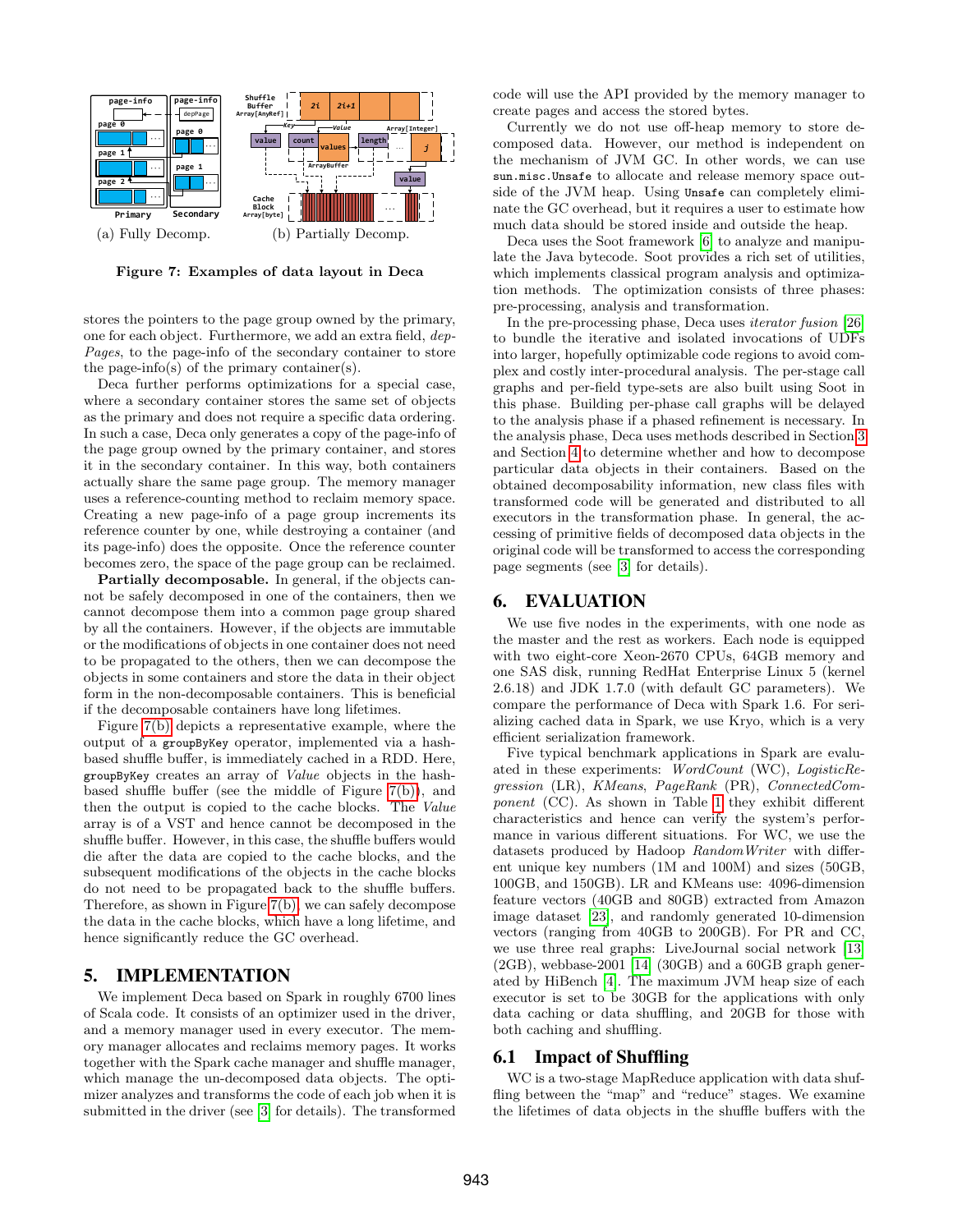<span id="page-8-0"></span>Table 1: Applications used in the experiments

| Application | <b>Stages</b> | Jobs     | Cache  | Shuffle               |
|-------------|---------------|----------|--------|-----------------------|
| WС          | two           | single   | non    | aggregated            |
| LR          | single        | multiple | static | non                   |
| KMeans      | two           | multiple | static | aggregated            |
| PR.<br>CC   | multiple      | multiple | static | grouped<br>aggregated |

<span id="page-8-1"></span>

<span id="page-8-2"></span>Figure 8: Results of shuffling-only WC

smallest dataset. We periodically record the alive number of objects and the GC time with JProfiler 9.0. The result is shown in Figure  $8(a)$ . WC uses a hash-based shuffle buffer to perform eager aggregation, which is implemented in Tuple2. The number of Tuple2 objects, which fluctuates during the execution, can indicate the number of objects in shuffle buffers. While the number of Tuple2 is also large in "map" stage but decreases in shuffle in Deca. GCs are triggered frequently to release the space occupied by the temporary objects in the shuffle buffers.

To avoid such frequent GC operations, Deca reuses the space occupied by the partially-aggregated Value for each Key in the shuffle buffer. Figure  $8(b)$  compares the execution times of Deca and Spark. In all cases, Deca can reduce the execution time by 10%–58%. One could also see that the performance improvement increases with more number of keys. This is because the size of a hash-based shuffle buffer with eager aggregation mainly depends on the number of keys. The reduction of GC overhead would become more prominent with a larger number of keys. Furthermore, since Deca stores the objects in the shuffle buffer as byte arrays, it also saves the cost of data (de-)serialization by directly outputting the raw bytes.

### 6.2 Impact of Caching

LR and KMeans are representative machine learning applications that perform iterative computations. Both of them first load and cache the training dataset into memory, then iteratively update the model until the pre-defined convergence condition is met. In our experiments, we only run 30 iterations. We do not account for the time to load the training dataset, because the iterative computation dominates the execution time, especially considering that these applications can run up to hundreds of iterations in a production environment. We set 90% of the available memory to be used for data caching.

We first examine the lifetimes of data objects in cache RDDs for LR using the 40GB dataset. The result is shown in Figure  $9(a)$ . We find that the number of objects is rather stable throughout the execution in Spark, but full GCs have been triggered several times in vain (the peaks of the GC time curve). This is because most objects are long-living and hence their space cannot be reclaimed. While these objects are less in Deca because they are transformed to bytes after being read from the HDFS. Some objects still live in old generation of JVM heap because no full GC is active.

By grouping massive objects with the same lifetime into a few byte arrays, Deca can effectively eliminate the GC problem of repeatedly scanning alive data objects for their liveness. Figure [9\(b\)](#page-9-1) and Figure [9\(c\)](#page-9-2) show the execution times of LR and KMeans for both Deca and Spark. Here we also examine the cases using Kryo to serialize the cached data in Spark, which is denoted as "SparkSer" in the figures.

For the 40GB and 60GB datasets, the improvement is moderate and can be mainly attributed to the elimination of object creation and minor GCs. In these cases, the memory is sufficient to store the temporary objects, and hence full GC is rarely triggered. Furthermore, serializing the cached data also helps reducing the GC time. Therefore, with the 40GB dataset, SparkSer outperforms Spark by reducing the GC overhead. However, for larger datasets, the overhead of data (de-)serialization cannot pay off the reduced GC overhead. Therefore, simply serializing the cached data is not a robust solution.

For the three larger datasets the improvement is more significant. The speedups of Deca are ranging from 16x to 41.6x. In these datasets, the long-living objects consume almost all available memory space, and therefore full GCs are frequently triggered, which just repeatedly and unavailingly trace the cached data objects in the old generation of the JVM heap. With the 100GB and 200GB datasets, the additional disk I/O costs of cache swapping also prolong the execution times of Spark. Deca keeps a smaller memory footprint of cached data and swap smaller portion of data to the disks.

We also conduct the experiments on a real dataset, Amazon image dataset with 4096 dimensions. Figure [9\(d\)](#page-9-3) shows the speedups achieved by Deca are ranging from 1.2x to 5.3x. With such a high dimensional dataset, the size of object headers becomes negligible and therefore, the sizes of the cached data of Spark and Deca are nearly identical.

## 6.3 Impact of Mixed Shuffling and Caching

<span id="page-8-3"></span>Table 2: Graph datasets used in PR and CC

| Graph     | LiveJournal (LJ) | WebBase (WB) | HiBench (HB) |  |  |  |  |
|-----------|------------------|--------------|--------------|--|--|--|--|
| Vertices  | 4.8M             | 118M         | 602M         |  |  |  |  |
| Edges     | 68M              | 1B           | 2B.          |  |  |  |  |
| Data Size | 2GB              | 30GB         | 60GB.        |  |  |  |  |
|           |                  |              |              |  |  |  |  |

PR and CC are representative iterative graph computations. Both of them use groupByKey to transform the edge list to the adjacency lists, and then cache the resulting data. We use three datasets with different edge numbers and vertex numbers as shown in Table [2.](#page-8-3) We set 40% and 100% of the available heap space for caching and shuffling respectively. Edges will be cached during all iterations, and shuffling is used in every iteration to aggregate messages for each target vertex. We run 10 iterations in all the experiments.

Figure [10\(a\)](#page-9-4) and Figure [10\(b\)](#page-9-5) show the execution times of PR and CC for both Spark and Deca. The speedups of Deca are ranging from 1.1x to 6.4x, which again can be attributed to the reduction of GC overhead and shuffle serialization overhead. However, it is less dramatic than the previous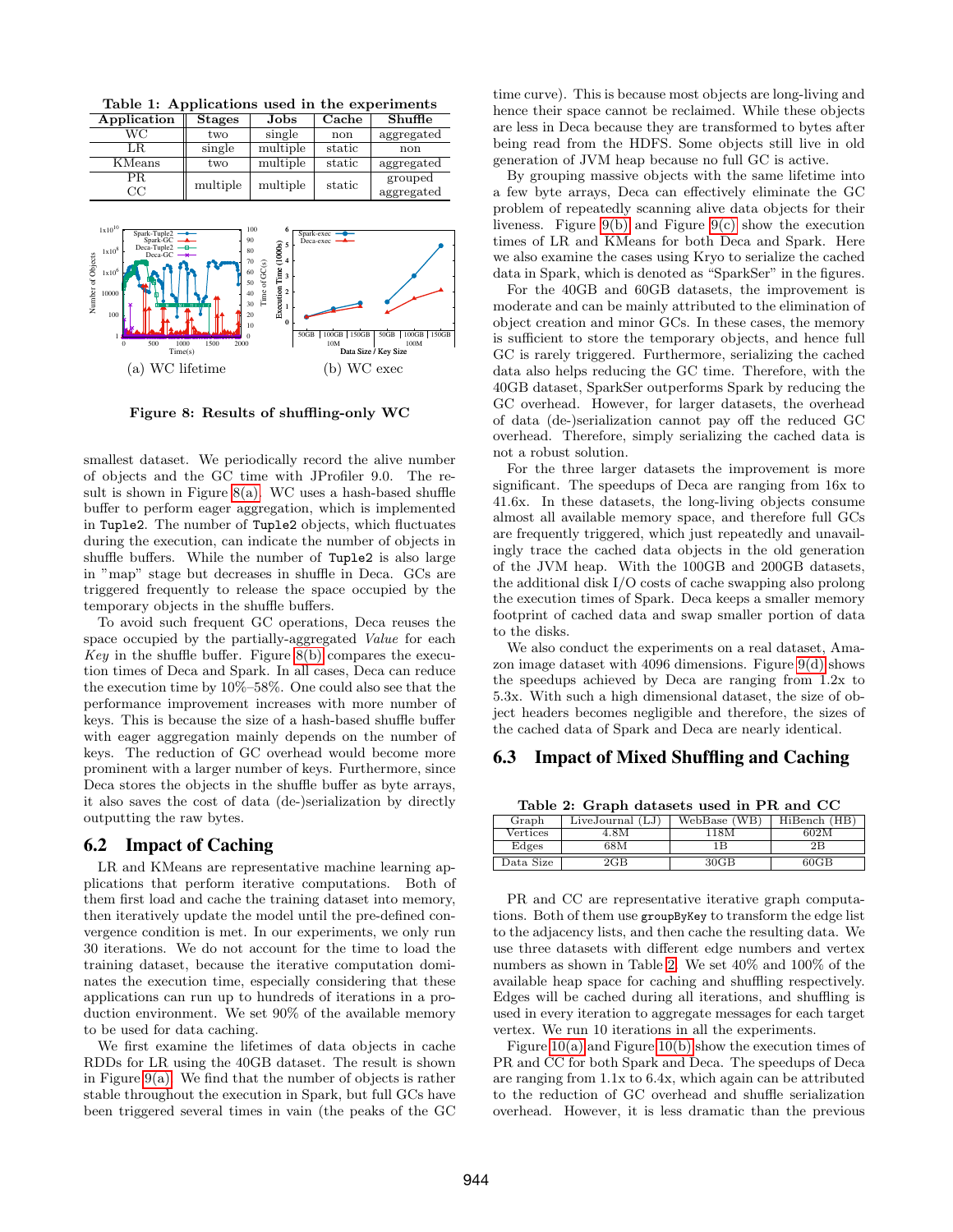<span id="page-9-0"></span>

<span id="page-9-1"></span>Figure 9: Results of caching-only LR/KMeans

<span id="page-9-4"></span>

<span id="page-9-5"></span>Figure 10: Results of PR and CC

<span id="page-9-6"></span>Table 3: GC time reduction

| App             | Spark |               |       | Deca          |           |  |
|-----------------|-------|---------------|-------|---------------|-----------|--|
|                 | exec. | $\mathbf{gc}$ | ratio | $\mathbf{gc}$ | reduction |  |
| WC: 150GB       | 4980s | 2016s         | 40.5% | 12.2s         | 99.4%     |  |
| LR: 80GB        | 2820s | 2069.9s       | 73.4% | 2.5s          | 99.9%     |  |
| KMeans: 80GB    | 5443s | 4294.8s       | 78.9% | 7.2s          | 99.8%     |  |
| <b>PR: 30GB</b> | 5544s | 3588.6s       | 64.7% | 21.7s         | 99.4%     |  |
| CC: 30GB        | 2088s | 1443.9s       | 69.2% | 36s           | 97.5%     |  |

experiment. This is because each iteration of these applications creates new shuffle buffers and releases the old ones. Then GC may be triggered to reclaim the memory occupied by the shuffle buffers that are no longer in use. This reduces the memory stress of Spark. We also see that SparkSer, which simply serializes the cache in Spark, has little impact on the performance. The additional (de-)serialization overhead offsets the reduction of GC overhead.

### 6.4 GC Improvement

Table [3](#page-9-6) shows the times to run GC and the ratios of GC time to the whole job execution time for the five applications. For each application, we only present the case with the largest input dataset that does not have data swapping or spilling, to avoid the disk I/O affecting the execution time. For each case, the GC time is an average of the values on all executors. The result demonstrates the effect of GC elimination by Deca, and how it improves the entire application performance.

As shown in the result, the GC running time of LR and KMeans occupies the largest portion of the total execution time among all cases, which are 73.4% and 78.9% respectively. With the 80GB input dataset, the cached data objects almost consume all the memory space of the old generation of the JVM heap. Deca reduces GC running time in two ways: 1) smaller cache datasets trigger much less full

<span id="page-9-7"></span><span id="page-9-3"></span>Table 4: GC tuning

<span id="page-9-2"></span>

| App        | <b>Storage Fraction</b> |       |               | GC algorithm              |       |             |
|------------|-------------------------|-------|---------------|---------------------------|-------|-------------|
|            | frac.                   | exec. | $\mathbf{gc}$ | algo.                     | exec. | $_{\rm gc}$ |
| LR: 80GB   | 0.8:0.2                 | 2466s | 1918s         | PS                        | 3102s | 2367s       |
| Deca:152s/ | 0.6:0.4                 | 450s  | 30s           | $\overline{\mathrm{CMS}}$ | 423s  | 52s         |
| 1.6s       | 0.4:0.6                 | 606s  | 19s           | G1                        | 332s  | 22s         |
| PR:30GB    | 0.4:1.0                 | 5544s | 3588s         | $\overline{PS}$           | 5544s | 3588s       |
| Deca:828s/ | 0.1:1.0                 | 3720s | 1532s         | $\overline{\mathrm{CMS}}$ | 6480s | 3506s       |
| 21.7s      | 0.0:1.0                 | 3804s | 1426s         | G <sub>1</sub>            | 7440s | 1966s       |

GCs; 2) once a full GC is triggered, the overhead of tracing objects is significantly reduced.

Since all the other applications have shuffle phases in their executions, the disk and network I/O account for a significant portion of the total execution time. Furthermore, reserving memory spaces for shuffle buffers makes that the long-living cached objects occupy no more than 60% of the total available memory. Therefore, in these cases the GC running time ranges from 64.7% to 69.2%. This explains the different improvement ratios for different types of applications reported above.

We then compare Deca with GC tuning methods. The Spark document [\[7\]](#page-11-21) states that adjusting the fractions of memory allocated to cache blocks and to shuffle blocks is an effective GC tuning method. Furthermore, we also compare with two GC algorithms available in Hotspot JVM: namely CMS and G1. Table [4](#page-9-7) shows the results. LR is very sensitive to GC tuning. By setting fractions of cache and shuffle buffer to 0.6 and 0.4 (the optimal based on our experiments), respectively, or replacing PS with CMS or G1 with tuned parameters, we can significantly improve the performance of LR. However, PR is much less sensitive to GC tunings, which is consistent with the previously reported experiments [\[9\]](#page-11-22). However, we cannot achieve the same performance gain by setting a higher number of concurrent GC threads in G1 as reported in [\[9\]](#page-11-22). We conjecture that it is because of the difference of the configuration of the machines, which is not stated in [\[9\]](#page-11-22). This experiment indicates that GC tuning is an effective way to improve GC performance in some applications, however it is a cumbersome process and is highly dependent on the applications and the system environment.

### 6.5 Microbenchmark

To make a closer comparison, we attempt to break down the running time of a single task in LR and PR in Figure [11.](#page-10-0) We use the optimized memory fractions obtained in the previous subsection. Note that tasks run concurrently in the system and we present the slowest tasks in the respective ap-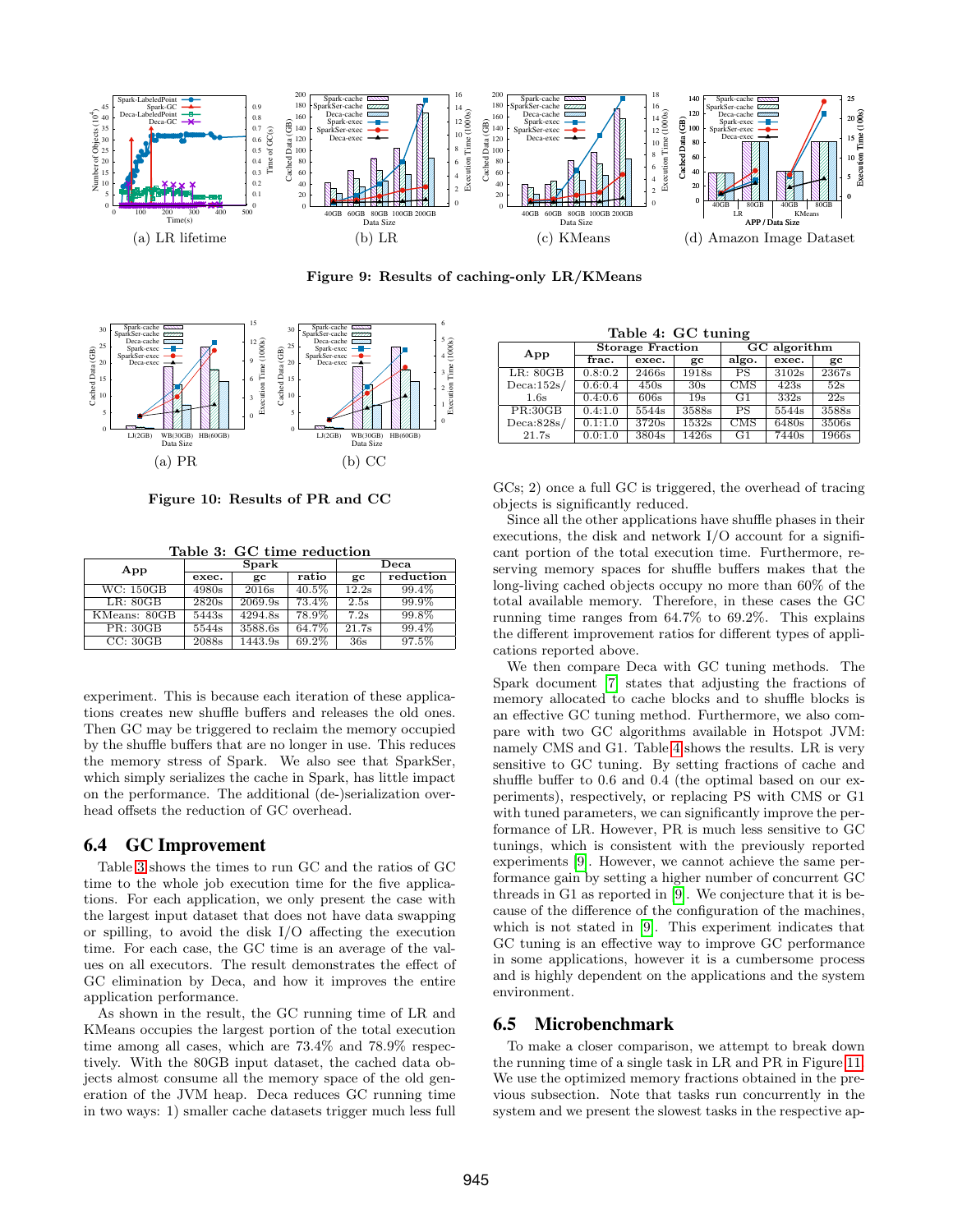

<span id="page-10-0"></span>Figure 11: Breakdown of the task execution time

Table 5: Execution times of the GroupBy-Aggregation query

<span id="page-10-1"></span>

| App       | exec. | gc               | cache  |
|-----------|-------|------------------|--------|
| Spark     | 396s  | 192.4s           | 121GB  |
| Spark SQL | 180s  | 3.0 <sub>s</sub> | 47.1GB |
| Deca      | 192s  | 4.2s             | 55.6GB |

proaches, which somehow indicates the system bottleneck. In the LR-40G job, there is minimum GC overhead for all approaches, but the deserialization overhead of SparkSer is obvious. For the LR-100G job, SparkSer can also minimize GC overhead, but it needs to deserialize data into temporary objects and hence still has some GC overhead. This shows the advantage of Deca's code modification over serialization. Furthermore, for PR-60G, there is high shuffling overhead in both Spark and SparkSer. This is because the disk swapping of the input cached RDD slows down the shuffle I/O. Due to the smaller footprint, Deca does not suffer from this problem. Note that GC and shuffle I/O can run in parallel and shuffling is the bottleneck in this setup. A further experiment [\[3\]](#page-11-14) shows that Deca can also eliminate the cost of boxing and un-boxing objects in generic-type containers used in the shuffle buffers.

In summary, Deca has lower GC overhead, smaller footprint, no data deserialization and no data boxing and unboxing. All these factors can be important to job execution time, and their significance depends on the actual scenarios.

### 6.6 Comparing with Spark SQL

In this experiment, we compare Deca with Spark SQL, which is optimized for SQL-like queries. Spark SQL uses a serialized column-oriented format to store in-memory tables, and, with the project Tungsten, the shuffled data of certain (built-in or user-defined) aggregation functions, such as AVG and SUM, are also stored in memory with a serialized form. The serialization can be either auto-generated or manually written by users. We use a 44GB dataset, uservisits, sampled from the Common Crawl document corpus. We use the table schema and a typical GroupBy-Aggregation query [\[3\]](#page-11-14) provided in Spark's benchmark [\[1\]](#page-11-23). A semanticidentical hand-written Spark program (with RDDs) is used for Spark and Deca. The input table is entirely cached in memory before being queried. We disable the in-memory compression of Spark SQL.

As shown in Table [5.](#page-10-1) Deca performs as well as Spark-SQL in reducing Spark's GC overhead without sacrificing the generality of the programming framework.

### 7. RELATED WORK

The inefficiency of memory management in managed runtime platforms for big data processing systems has been widely acknowledged. The existing efforts can be categorized into the following directions.

GC tuning. Most traditional GC tuning techniques are proposed for long-running latency sensitive web servers. Some open source distributed NoSQL systems, such as Cassandra [\[2\]](#page-11-24) and HBase [\[8\]](#page-11-25), use these latency-centric methods to avoid long GC pauses by replacing the Parallel GC with, e.g. CMS or G1 and tuning their parameters.

GC algorithms. Implementing better GC algorithms is another line of work. Maas et al. [\[22\]](#page-11-26) propose a holistic runtime system for distributed data processing that coordinates the GC executions on all workers to improve the overall job performance. Gidra et al. [\[16\]](#page-11-27) propose a NUMA-aware garbage collector for data processing running on machines with a large memory space. These approaches' requirements of modifying JVMs prevent them being adopted on production environments. On the other hand, Deca employs a nonintrusive approach and requires no JVM modification.

Object serialization. Many distributed data processing systems, such as Hadoop, Spark and Flink, support serializing in-memory data objects into byte arrays. However, object serialization has long been acknowledged as having a high overhead [\[25,](#page-11-28) [33\]](#page-11-29). Deca transforms the program code to directly access the raw data stored in byte arrays and avoids such overheads.

Region-based memory management (RBMM). In

RBMM [\[32\]](#page-11-30), all objects are grouped into a set of hierarchical regions, which are the basic units for space reclamation. The reclamation of a region automatically triggers the recursive reclamation of its sub-regions. This approach requires the developers to explicitly define the mapping from objects to regions, as well as the hierarchical structures of regions. Gog et al. [\[17\]](#page-11-31) report the early work on using RBMM for distributed data processing that runs on .NET CLR. However, the evaluation is conducted using task emulation with manually implemented operators, while the details about how to transparently integrate RBMM with user codes remain unclear. Nguyen et al. [\[27\]](#page-11-32) propose to store all alive objects of user-annotated types in a single region managed by a simplified version of RBMM. The occupied space of data objects will be reclaimed at once at a user-annotated reclamation point. This method is unsuitable for systems that create data objects with diverse lifetimes such as Spark. Deca can be regarded as a variant of RBMM, which automatically maps objects with similar lifetimes to the same region.

Domain specific systems. Some domain-specific dataparallel systems make use of its specific computation structure to realize more complex memory management. Since the early adoption of JVM in implementing SQL-based dataintensive systems [\[29\]](#page-11-33), efforts have been devoted to making use of the well-defined semantics of SQL query operators to improve the memory management performance in managed runtime platforms. Spark SQL [\[12\]](#page-11-34) transforms relational tables to serialized bytes in a main-memory columnar storage. Tungsten [\[5\]](#page-11-6), a Spark sub-project, enables the serialization of hash-based shuffle buffers for certain Spark SQL operators. Deca has a similar performance as Spark SQL for structured data processing, meanwhile it provides more flexible computation and data models, which eases the implementation of advanced iterative applications such as machine learning and graph mining algorithms.